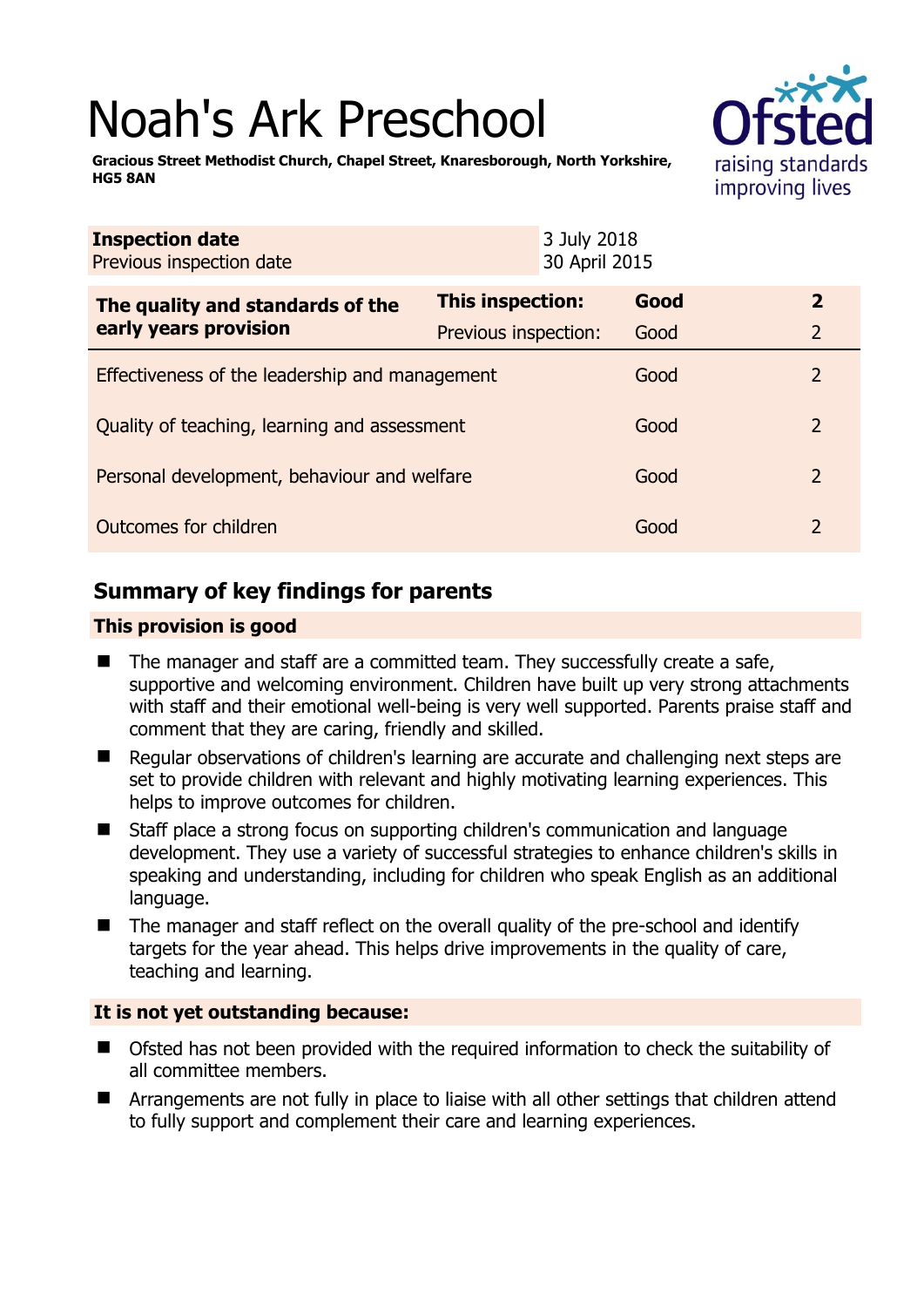# **What the setting needs to do to improve further**

#### **To meet the requirements of the early years foundation stage the provider must:**

#### **Due Date**  $\blacksquare$  ensure that Ofsted is provided with the necessary information about committee members to enable them to check their suitability in a timely manner. 03/08/2018

## **To further improve the quality of the early years provision the provider should:**

■ extend the information shared with other early years settings to fully support and complement children's care and learning experiences.

## **Inspection activities**

- The inspector observed the quality of teaching during activities indoors and outdoors, and assessed the impact this has on children's learning.
- The inspector spoke with staff and children during the inspection.
- The inspector completed a joint observation with the manager. She looked at relevant documentation, such as children's assessments, planning and policies and procedures.
- The inspector held meetings with the manager and the chairperson from the management committee. She looked at evidence of the suitability of committee members and staff working in the pre-school.
- The inspector spoke to a number of parents during the inspection and took account of their views.

# **Inspector**

Shirley Maynard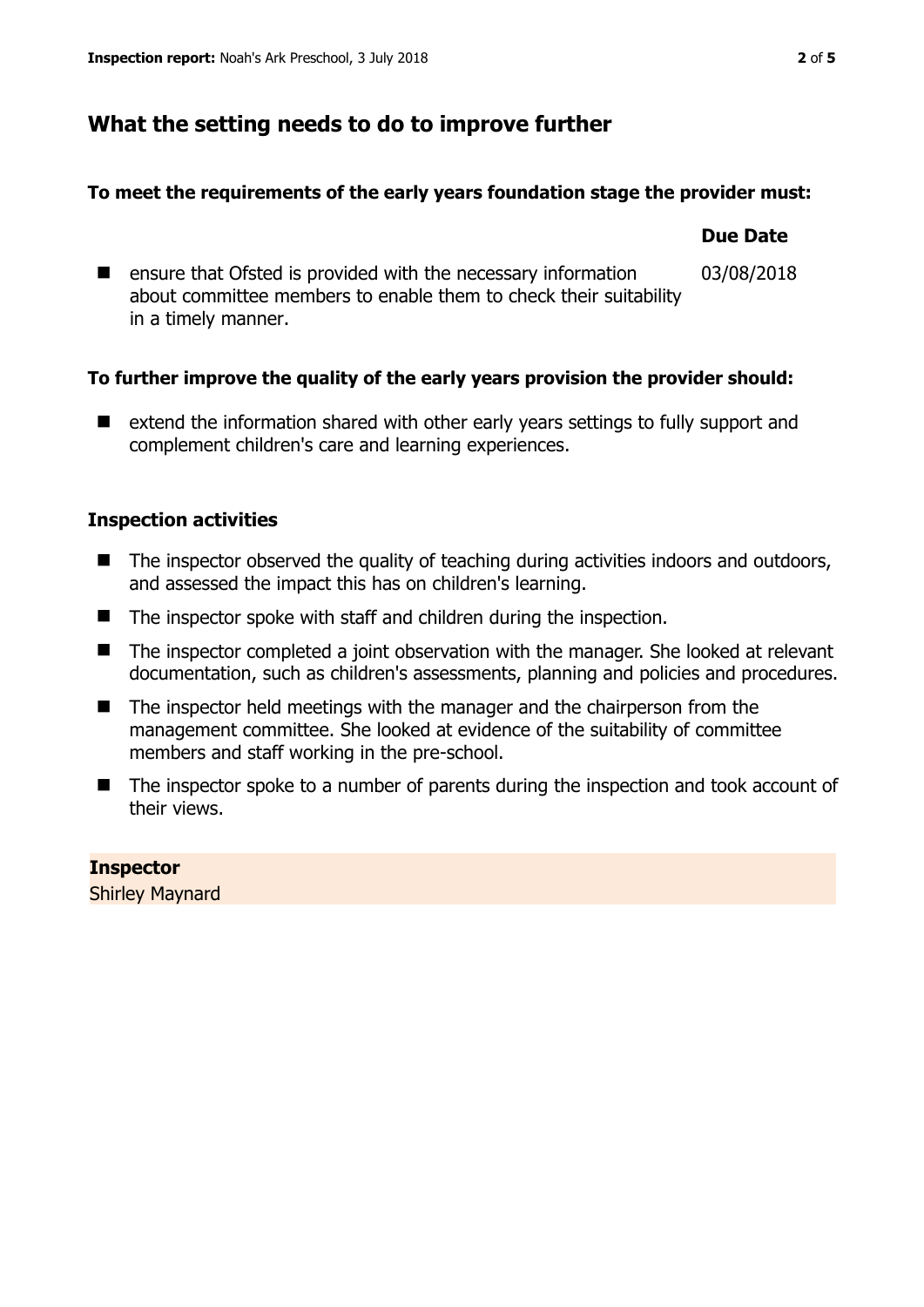# **Inspection findings**

#### **Effectiveness of the leadership and management is good**

Safeguarding is effective. Staff have comprehensive knowledge about how to protect children from harm and they update themselves regularly with changes in legislation. They understand the procedures they must follow if they are concerned about a child's welfare and are vigilant in their practice. Ofsted has not been informed of new committee members. This means that they have not had their suitability checked. Nevertheless, this does not affect children's experiences or their safety, as committee members are not involved in the day-to-day running of the setting. The manager works alongside staff, coaching and mentoring them using her experience, skills and knowledge. Partnerships with parents are strong. There is a two-way flow of information. Staff engage parents in their child's learning and share information using a variety of methods.

#### **Quality of teaching, learning and assessment is good**

Teaching is very good and, on occasion, outstanding. Staff are very skilled at incorporating teaching into children's play. This ensures children remain engaged and focused. Children have limitless opportunities to explore, investigate and discover the world around them while playing outdoors. Children show impressive levels of perseverance and immerse themselves into imaginative scenarios, such as during role play. Older children confidently recognise letters and match them to the letter on their name card. This helps to support children's early literacy skills. Children freely develop their ability to be creative; they access a wide range of resources to paint, cut, glue and stick. Staff share books with children and involve them in the story, asking questions about what is happening. As children get older they start to re-enact the stories and demonstrate their greater involvement.

#### **Personal development, behaviour and welfare are good**

Staff help children learn to take turns and be polite and kind to others. Children of all ages play extremely well together. They often invite others into their play to show their care and consideration. Staff give children confidence to keep themselves safe and to manage age-appropriate risks. They supervise and interact with the children very skilfully. Children have ample opportunities to exercise and access fresh air. They develop good personal hygiene skills as they learn how to care for themselves, such as washing their hands. Younger children are well supported to serve themselves at snack time.

#### **Outcomes for children are good**

Children thrive in this inviting and stimulating environment They are confident, independent and show strong physical development. Older children's mathematical development is very well supported. For example, children increase their awareness of colours, number and size during activities. All children are motivated to learn and develop good skills that help them to be ready for the move on to school.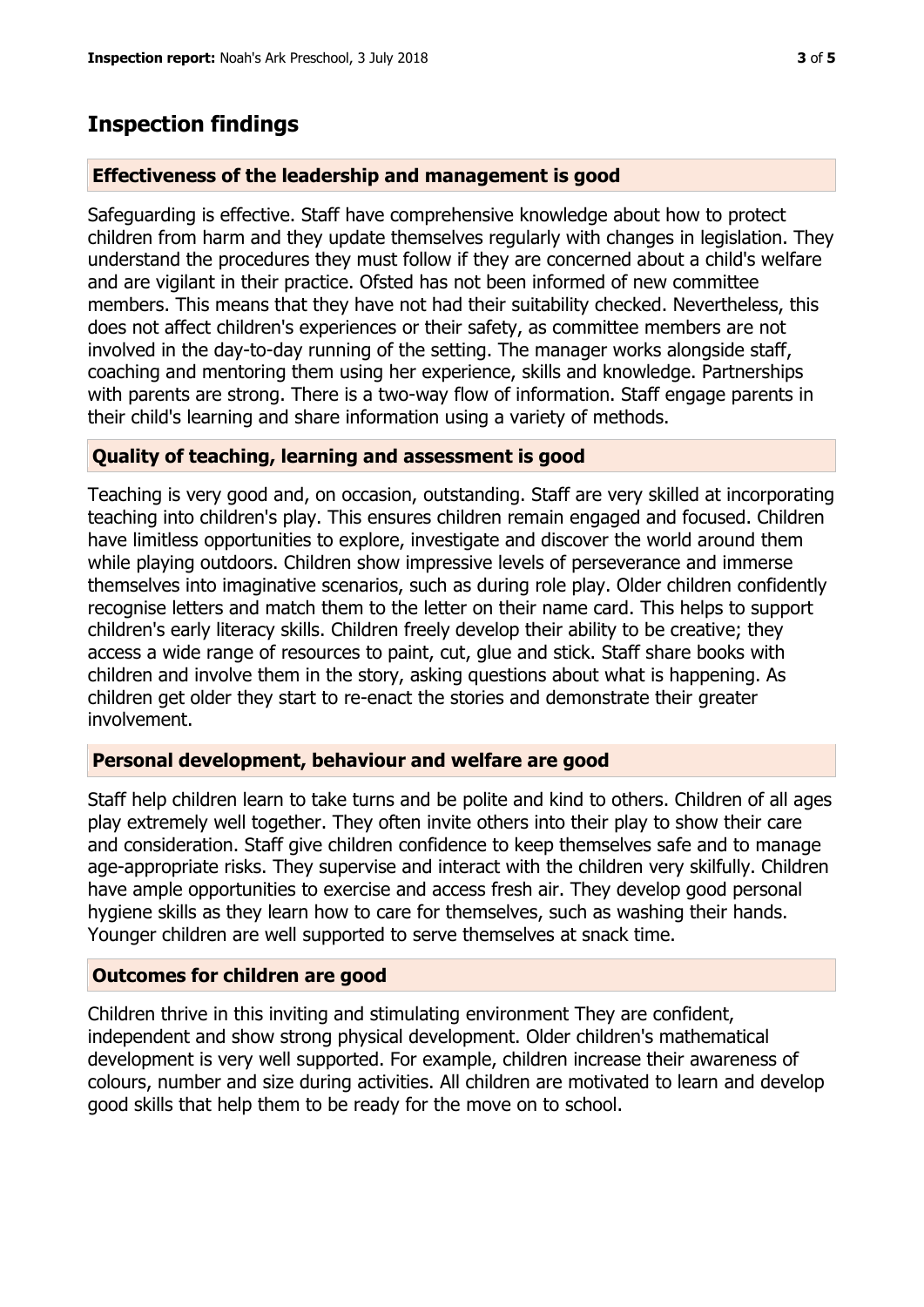# **Setting details**

| Unique reference number                             | EY373689                                                                             |  |
|-----------------------------------------------------|--------------------------------------------------------------------------------------|--|
| <b>Local authority</b>                              | North Yorkshire                                                                      |  |
| <b>Inspection number</b>                            | 1093431                                                                              |  |
| <b>Type of provision</b>                            | Sessional provision                                                                  |  |
| Day care type                                       | Childcare - Non-Domestic                                                             |  |
| <b>Registers</b>                                    | Early Years Register, Compulsory Childcare<br>Register, Voluntary Childcare Register |  |
| Age range of children                               | $2 - 4$                                                                              |  |
| <b>Total number of places</b>                       | 20                                                                                   |  |
| Number of children on roll                          | 37                                                                                   |  |
| Name of registered person                           | Noah's Ark Pre-School Committee                                                      |  |
| <b>Registered person unique</b><br>reference number | RP518675                                                                             |  |
| Date of previous inspection                         | 30 April 2015                                                                        |  |
| <b>Telephone number</b>                             | 01423868575                                                                          |  |

Noah's Ark Preschool registered in 2009. It employs six members of childcare staff. Of these, two hold qualified teacher status, two hold appropriate early years qualifications at level 3 and one at level 2. The pre-school opens Monday to Thursday from 9am to 4pm, and Friday from 9am to 12.30pm, term time only. It provides funded early education for two-, three- and four-year-old children.

This inspection was carried out by Ofsted under sections 49 and 50 of the Childcare Act 2006 on the quality and standards of provision that is registered on the Early Years Register. The registered person must ensure that this provision complies with the statutory framework for children's learning, development and care, known as the early years foundation stage.

Any complaints about the inspection or the report should be made following the procedures set out in the guidance 'Complaints procedure: raising concerns and making complaints about Ofsted', which is available from Ofsted's website: www.gov.uk/government/organisations/ofsted. If you would like Ofsted to send you a copy of the guidance, please telephone 0300 123 4234, or email enquiries@ofsted.gov.uk.